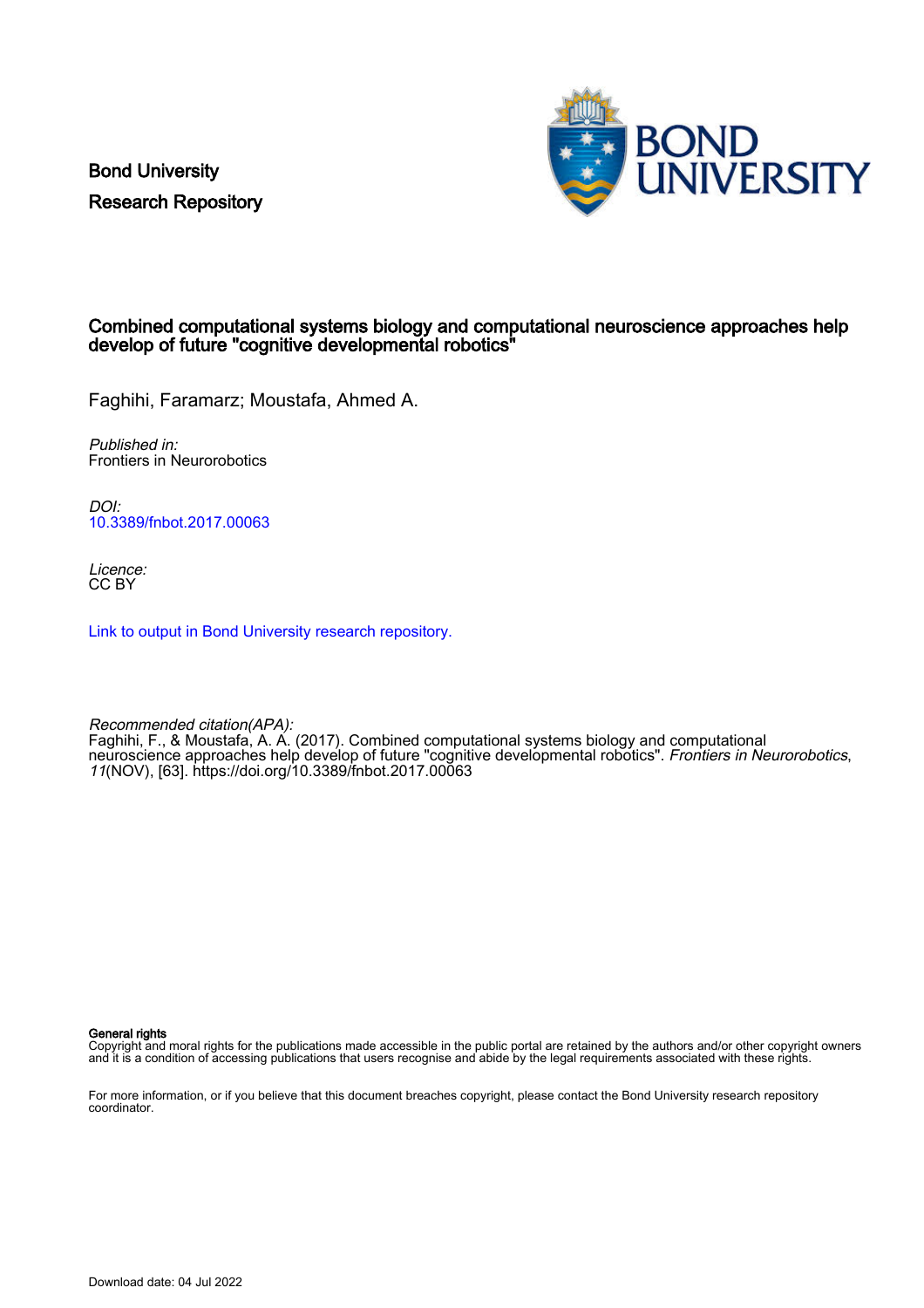



# [Combined Computational Systems](https://www.frontiersin.org/articles/10.3389/fnbot.2017.00063/full) Biology and Computational Neuroscience Approaches Help Develop of Future "Cognitive Developmental Robotics"

Faramarz Faghihi1 and [Ahmed A. Moustafa](http://loop.frontiersin.org/people/15417/overview)<sup>2\*</sup>

*<sup>1</sup> Department for Cognitive Modeling, Institute for Cognitive and Brain Sciences, Shahid Beheshti University, Tehran, Iran, <sup>2</sup> School of Social Sciences and Psychology and Marcs Institute for Brain and Behavior, Western Sydney University, Sydney, NSW, Australia*

Keywords: neural networks (computer), spiking neurons, intelligent systems, cognitive developmental robotics, computational systems biology

# BRAIN, NATURAL INTELLIGENCE, AND COGNITIVE DEVELOPMENTAL ROBOTICS

Understanding cognitive functions and mechanisms of development in animals is essential for the future generation of more intelligent systems [\(Hirel et al., 2011;](#page-4-0) [Hassabis et al., 2017\)](#page-4-1). In traditional robotics the robots perform predefined tasks in a fixed environment. However, the field of modern robotics is seeking approaches to develop artificial systems to execute tasks in less predefined dynamic environments. Such robotic systems should learn from information extracted from the environment to demonstrate actions like natural intelligence (Matarić, 1998). However, such capabilities cannot be achieved sufficiently with classical control approaches [\(Christaller, 1999;](#page-4-3) [Hassabis et al., 2017\)](#page-4-1).

Bio-inspired robots are usually developed using general network architectures of biological neural systems [\(Meyer and Guillot, 2008\)](#page-4-4), synaptic plasticity [\(Grinke et al., 2015\)](#page-4-5), correlation-based learning rule with synaptic scaling [\(Tetzlaff et al., 2011\)](#page-5-0). Recent progresses in cognitive sciences and developmental neurobiology have promoted a new branch of robotics named "Cognitive Developmental Robotics (CDR)" [\(Asada et al., 2009;](#page-4-6) [Asada, 2013;](#page-4-7) [Min et al., 2016\)](#page-4-8). Such robots behave in response to a dynamic environment by Spiking Neural Networks based controllers. CDR has emerged as a scientific field of research aiming to develop robots with abilities to effectively interact with dynamic environments and show brain-like cognitive abilities such as memory and learning. CDR has just started and its design principles and methodology have not been established [\(Wang et al., 2002\)](#page-5-1).

To construct a software of a CDR system, a computational model of agent-environment interaction that define dynamical response of the CDR executed by a SNN with a sufficient architecture is required. Briefly, it is done as follows [\(Asada et al., 2009;](#page-4-6) [Asada, 2013;](#page-4-7) [Xu et al.,](#page-5-2) [2014\)](#page-5-2):

- Step 1. Propose a hypothesis based on the simplification of known experimental data (so far, mainly at synaptic or network levels). The hypothesis is translated into an efficient algorithm.
- Step 2. Conduct computer simulations by implementing the algorithm that is expected to be efficient for real robots from a computational complexity point of view.
- Step 3. Verify the proposed hypothesis with a real robot. If hypothesis does not work, then propose a new hypothesis and go to step 1.

## **OPEN ACCESS**

#### Edited by:

*Shuai Li, Hong Kong Polytechnic University, Hong Kong*

#### Reviewed by:

*Leslie Samuel Smith, University of Stirling, United Kingdom Dechao Chen, Sun Yat-sen University, China*

\*Correspondence:

*Ahmed A. Moustafa [a.moustafa@westernsydney.du.au](mailto:a.moustafa@westernsydney.du.au)*

Received: *09 January 2017* Accepted: *24 October 2017* Published: *15 November 2017*

#### Citation:

*Faghihi F and Moustafa AA (2017) Combined Computational Systems Biology and Computational Neuroscience Approaches Help Develop of Future "Cognitive Developmental Robotics". Front. Neurorobot. 11:63. doi: [10.3389/fnbot.2017.00063](https://doi.org/10.3389/fnbot.2017.00063)*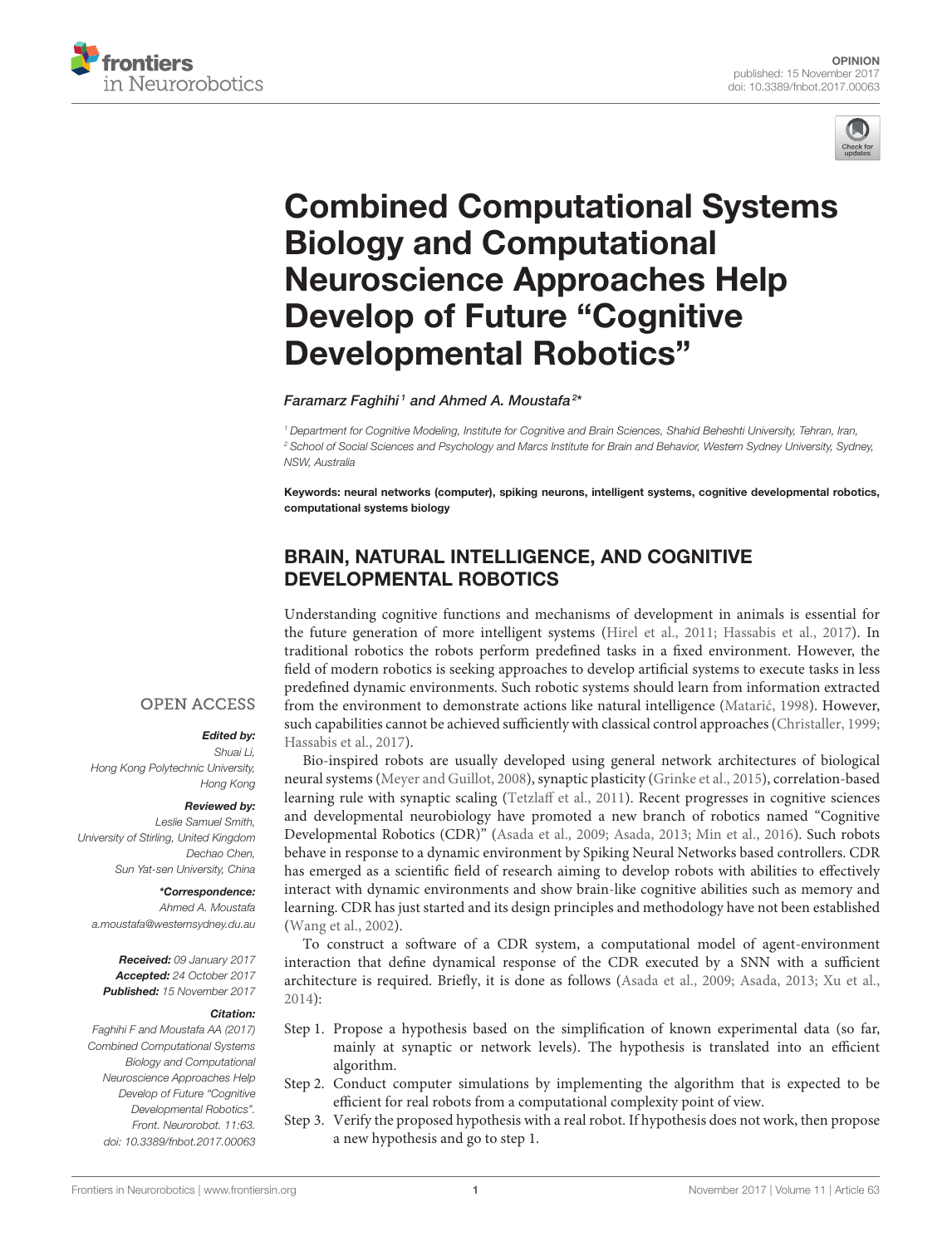There are many challenges to implement natural intelligence in artificial neural systems including CDR [\(Xu et al., 2014\)](#page-5-2). This is mainly due to the high number of neuronal populations involved in many cognitive functions, diversity of neuron types (e.g., 122 neuro types in rat hippocampus), and morphological features of neurons in sub-regions of the brains that influence different modes of spiking in neurons (burst, sparse, and normal spiking; [Wheeler et al., 2015\)](#page-5-3). In addition, cellular event and molecular pathways underlying neuronal changes through cognitive phenomena that take place in different time scales from seconds to days [\(Tetzlaff et al., 2012\)](#page-5-4) are essential for investigating the cognitive abilities and to implementing them in CDR (**[Figure 1](#page-2-0)**).

Memory and forgetting of learned knowledge from dynamic environments are essential for life by sensing certain (and important) features of the environment to react accordingly. Exploring the mechanisms of learning and memory are essential for understanding of higher cognitive functions of the brains and so to develop future CDR systems.

Current cognitive artificial systems are based on the designer's understanding of the possible mechanisms. Designer's understanding of the cognitive function can be used for controller structure in the cognitive developmental robot's brain.

## COMPUTATIONAL SYSTEMS BIOLOGY OF LEARNING AND MEMORY

Many signaling pathways allow the neuron to receive, process, and respond to information from other neurons while components of different pathways interact, resulting in signaling networks. To understand learning and memory in neural systems at the systems level, the understanding of the structure and dynamics of cellular and biochemical function, rather than the characteristics of isolated parts of the brain are required [\(Kandel et al., 2014\)](#page-4-9).

A system-level understanding of a neuronal system can be described as the network of gene interactions and biochemical pathways, as well as the mechanisms by which such interactions modulate the electrophysiological properties of neurons. Computational systems biology methods analyze biochemical signaling networks to model their role in complex biological processes [\(Kitano, 2002;](#page-4-10) [Kotaleski and Blackwell, 2010\)](#page-4-11).

<span id="page-2-0"></span>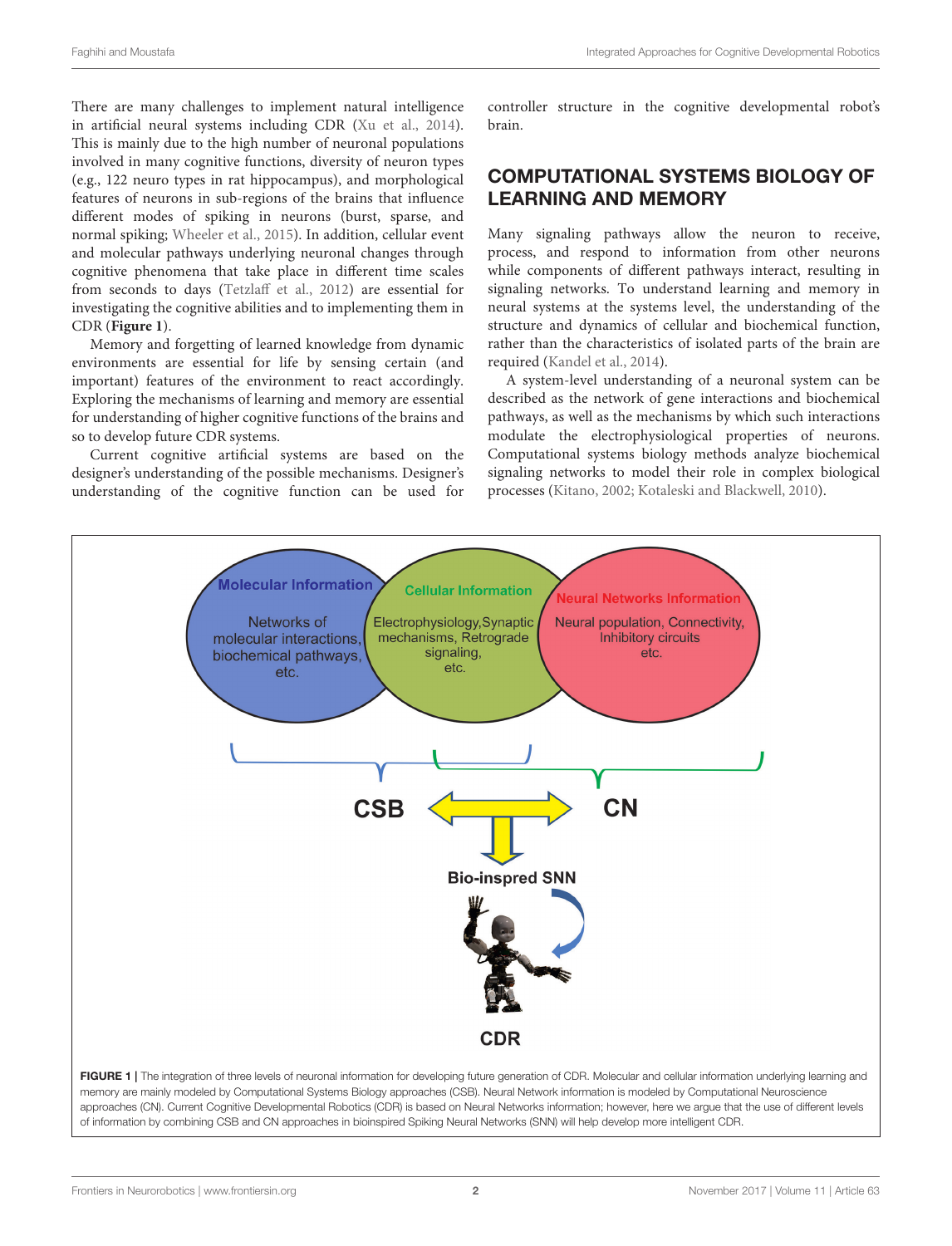To predict and investigate the properties of neural systems, computational neuroscience and computational systems biology use computational approaches to investigate more or less the same neural systems but unfortunately there has been little interaction between the two fields to explore neural mechanisms of cognition [\(De Schutter, 2008\)](#page-4-12). Despite the similarity in aims and approaches of computational systems biology and computational neuroscience, many computational neuroscientists have little interest in molecular process of neurons (**[Figure 1](#page-2-0)**; [De Schutter, 2008\)](#page-4-12).

# COGNITIVE DEVELOPMENTAL ROBOTICS: OPPORTUNITIES AND CHALLENGES

The new generation of SNNs and their application in CDR research can benefit from the combination of computational systems biology and computational neuroscience approaches to develop novel algorithms for brain-like architectures with cognitive capabilities, especially memory and learning. For this purpose, a delicate simplification of complex molecular and cellular mechanisms and implementation of such computational approaches in artificial neural systems allows SNNs accurately capture human and animal behavior (**[Figure 1](#page-2-0)**).

To consider developing brain-like architectures, we should note that biological neurons show a variety of morphological features like dendrite and axon shapes, spiking features, and different synaptic mechanisms [\(Wheeler et al., 2015\)](#page-5-3). An important neuroscience research stream that may affect robotic studies would be the study of role and mechanisms of sparse, burst as well as normal spiking patterns in different neurons [\(Mendis et al., 2016\)](#page-4-13).

The question is how these variations are correlated with cognitive functions and more importantly how to development them in SNNs. The implementation of biophysical and morphological features of different neurons in different parts of the brain is an essential progress toward developing of intelligent neural systems including CDR. Hence, we suggest that novel integrative approaches to develop SNNs like which integrate electrophysiological features of neural systems and algorithms from both systems biology and computational neuroscience algorithms, will allow for the development of intelligent cognitive systems (**[Figure 1](#page-2-0)**).

Toward more intelligent CDR systems, novel inspired memory, and learning algorithms may play important roles. Sources of information are mainly molecular mechanisms of memory and learning, synaptic mechanisms and theories of large scale neural networks. Simplification of information on these fundamental capabilities of the brains and creating inspired mechanisms regarding balance of excitatory and inhibitory neurons in the neural systems are essential for developing novel CDRs using spiking neural networks [\(Yizhar et al., 2011\)](#page-5-5).

Specially, we claim that computational systems biology based algorithms for memory and learning play fundamental roles in progress toward implementing cognitive functions in CDR. Moreover, using these algorithms in CDR systems may be used in experimental studies to design and test experiments.

Three main sources of information for CDR research using computational systems biology of learning and memory are as follows (**[Figure 1](#page-2-0)**):

**1. Molecular information:** Modeling of molecular mechanisms of synaptic plasticity using computational systems biology approaches can provide implementation of basic memory and learning in CDR systems [\(Bellas et al., 2014\)](#page-4-14). Long Term Potentiation (LTP), Long Term Depression (LTD), and inhibitory plasticity [\(Kullmann et al., 2012\)](#page-4-15) are some of this molecular information. Most important challenge to achieve these goals is to demonstrate similar behavior in CDR systems while keeping time complexity of the system sufficiently. One of the examples of incorporating molecular information in artificial systems is modeling of associative learning in artificial neural networks [\(Smith et al., 2008\)](#page-4-16). Moreover, to implement molecular mechanisms of synaptic events one can avoid information on channel expression and their biophysical activities by using simplified neuron models like Leaky Integrate Fire neuron model (LIF) that is widely used in spiking neural networks [\(Izhikevich, 2003\)](#page-4-17).

As an example from recent studies, SNNs have been used for the operant conditioning learning process as robot brain controllers. For this purpose, Spike Timing Dependent Plasticity (STDP) and habituation has been combined to create a network with only three neurons which implements operant conditioning [\(Cyr et al., 2014\)](#page-4-18).

**2. Cellular information:** Non-synaptic neural communication play important role in dynamics of biological neural networks. One of these mechanisms is retrograde signaling as chemicals diffused from pre to post synaptic neurons as a consequence of synaptic stimulation [\(Harrington and Ginty,](#page-4-19) [2013\)](#page-4-19). Recently, a bio-inspired SNN has been developed that simulates performance in first order as well as second order conditioning [\(Faghihi et al., 2017\)](#page-4-20). The system architecture is based on Drosophila olfactory system and physiological roles of inhibitory neurons and simplification of systems biology of axonal retrograde signaling diffusion and function. According to a systems biology based hypothesis, retroaxonal signaling transfer information backward along axons such that strengthening of a neuron's output synapses stabilizes recent changes in the same neuron's inputs [\(Harris, 2008\)](#page-4-21).

In addition, while neuronal morphology is affected by environment, their role in information processing in robotic systems has not been studied. Hence, to create brainlike systems the dependency of neuronal activity and their morphology [\(Araya et al., 2014\)](#page-4-22) should be involved in CDR research.

**3. System information:** Although neuronal types and their electrophysiology features of many sub-regions of animal's brain are remarkably known, their information processing and principles of their cognitive functions are not fully known. However, it is possible to use available information to create CDR systems. For this purpose, network size can limit the speed of the algorithms while to achieve efficient memory one needs to develop large scale neural networks. Therefore, a balance between these two parameters using simplified neuron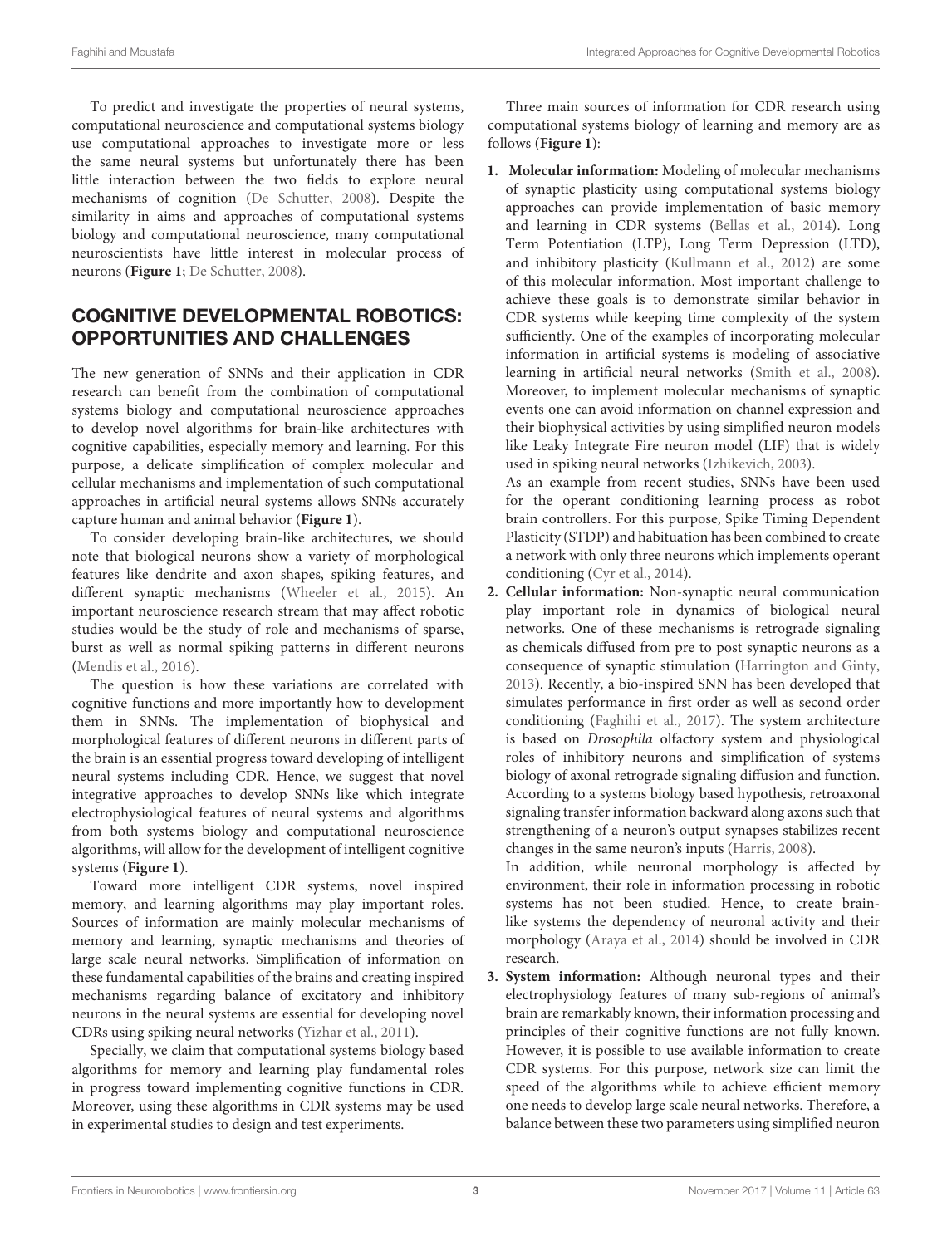models should be considered. Recently, a neural network named Evolved Plastic Artificial Neural Networks (EPANN; [Soltoggio et al., 2017\)](#page-4-23) has shown interesting capabilities to respond to sensory-output experiences. This neural system is composed of sensory unit, information processing unit and output unit (behavior unit).

As another example, inspired by anatomy and spatio-temporal learning paradigm in the hippocampus and prefrontal cortex a robot has been developed to encode sensory and temporal information [\(Hirel et al., 2011\)](#page-4-0). This robot performs tasks requiring the behavior of the robot to integrate sensory and temporal information but it is not based on biological features of neurons in hippocampal regions. Definitely, to implement hippocampal like cognitive capabilities in artificial systems one needs to involve details of biological information at molecular, cellular and network level available in hippocampus knowledge base [\(Wheeler et al., 2015\)](#page-5-3), thus requiring the integration of data from computational neuroscience and computational system biology (**[Figure 1](#page-2-0)**). Hence, computational systems biology approaches can be applied to simplify such complicated biological information to integrate with computational neuroscience algorithms to modify them or present novel algorithms. Applying such algorithms in SNNs can help develop

## **REFERENCES**

- <span id="page-4-22"></span>Araya, R., Vogels, T. P., and Yuste, R. (2014). Activity-dependent dendritic spine neck changes are correlated with synaptic strength. Proc. Natl. Acad. Sci. U.S.A. 111, E2895–E2904. doi: [10.1073/pnas.1321869111](https://doi.org/10.1073/pnas.1321869111)
- <span id="page-4-7"></span>Asada, M. (2013). "Cognitive developmental robotics: from physical interaction to social one," in Autonomous Control Systems and Vehicles, ed K. Nonami (Springer), 37–51.
- <span id="page-4-6"></span>Asada, M., Hosoda, K., Kuniyoshi, Y., Ishiguro, H., Inui, T., Yoshikawa, Y., et al. (2009). Cognitive developmental robotics: a survey. IEEE Trans. Auton. Ment. Dev. 1, 12–34. doi: [10.1109/TAMD.2009.2021702](https://doi.org/10.1109/TAMD.2009.2021702)
- <span id="page-4-14"></span>Bellas, F., Caamao, P., Faia, A., and Duro, R. J. (2014). Dynamic learning in cognitive robotics through a procedural long term memory. Evol. Syst. 5, 49–63. doi: [10.1007/s12530-013-9079-4](https://doi.org/10.1007/s12530-013-9079-4)
- <span id="page-4-3"></span>Christaller, T. (1999). Cognitive robotics: a new approach to artificial intelligence. Art. Life Robotics 3, 221–224. doi: [10.1007/BF02481184](https://doi.org/10.1007/BF02481184)
- <span id="page-4-18"></span>Cyr, A., Boukadoum, M., and Thériault, F. (2014). Operant conditioning: a minimal components requirement in artificial spiking neurons designed for bio-inspired robot's controller. Front. Neurorobotics 8:21. doi: [10.3389/fnbot.2014.00021](https://doi.org/10.3389/fnbot.2014.00021)
- <span id="page-4-12"></span>De Schutter, E. (2008). Why are computational neuroscience and systems biology so separate? PLoS Comput. Biol. [4:e1000078. doi: 10.1371/journal.pcbi.10](https://doi.org/10.1371/journal.pcbi.1000078) 00078
- <span id="page-4-20"></span>Faghihi, F., Moustafa, A. A., Heinrich, R., and Wörgötter, F. (2017). A computational model of conditioning inspired by Drosophila olfactory system. Neural Netw. 87, 96–108. doi: [10.1016/j.neunet.2016.11.002](https://doi.org/10.1016/j.neunet.2016.11.002)
- <span id="page-4-5"></span>Grinke, E., Tetzlaff, C., Wörgötter, F., and Manoonpong, P. (2015). Synaptic plasticity in a recurrent neural network for versatile and adaptive behaviors of a walking robot. Front. Neurorobotics [9:11. doi: 10.3389/fnbot.2015.](https://doi.org/10.3389/fnbot.2015.00011) 00011
- <span id="page-4-19"></span>Harrington, A. W., and Ginty, D. D. (2013). Long-distance retrograde neurotrophic factor signalling in neurons. Nat. Rev. Neurosci. 14, 177–187. doi: [10.1038/nrn3253](https://doi.org/10.1038/nrn3253)
- <span id="page-4-21"></span>Harris, K. D. (2008). Stability of the fittest: organizing learning through retroaxonal signals. Trends Neurosci. [31, 130–136. doi: 10.1016/j.tins.2007.](https://doi.org/10.1016/j.tins.2007.12.002) 12.002

artificial systems mimicking the behavior of biological neural systems.

Regarding the complexity of memory and learning in animals' brain, computational systems biology based models can play critical role in future CDR research by integrating three mentioned levels of neuronal information underlying learning and memory (**[Figure 1](#page-2-0)**).

Finally, we emphasize that although the complexity of computational systems biology based algorithms may limit its applications in CDR research, we believe that novel methods to develop integrated information using computational systems biology approaches can play critical role in future CDRs. Interestingly, CDRs can also provide new understanding of how cognitive functions may be developed and constructed in dynamic environment. Overcoming these challenges CDR can make progress toward more intelligent and gaining brain-like actions in the future in parallel to advances in experimental neurobiology.

## AUTHOR CONTRIBUTIONS

All authors listed have made a substantial, direct and intellectual contribution to the work, and approved it for publication.

- <span id="page-4-1"></span>Hassabis, D., Kumaran, D., Summerfield, C., and Botvinick, M. (2017). [Neuroscience-inspired artificial intelligence.](https://doi.org/10.1016/j.neuron.2017.06.011) Neuron 95, 245–258. doi: 10.1016/ j.neuron.2017.06.011
- <span id="page-4-0"></span>Hirel, J., Gaussier, P., and Quoy, M. (2011). "Biologically inspired neural networks for spatio-temporal planning in robotic navigation tasks," in 2011 IEEE International Conference on the Robotics and Biomimetics (ROBIO) (IEEE), 1627–1632.
- <span id="page-4-17"></span>Izhikevich, E. M. (2003). Simple model of spiking neurons. IEEE Trans. Neural Netw. 14, 1569–1572. doi: [10.1109/TNN.2003.820440](https://doi.org/10.1109/TNN.2003.820440)
- <span id="page-4-9"></span>Kandel, E. R., Dudai, Y., and Mayford, M. R. (2014). The molecular and systems biology of memory. Cell 157, 163–186. doi: [10.1016/j.cell.2014.03.001](https://doi.org/10.1016/j.cell.2014.03.001)
- <span id="page-4-10"></span>Kitano, H. (2002). Computational systems biology. Nature 420, 206–210. doi: [10.1038/nature01254](https://doi.org/10.1038/nature01254)
- <span id="page-4-11"></span>Kotaleski, J. H., and Blackwell, K. T. (2010). Modelling the molecular mechanisms of synaptic plasticity using systems biology approaches. Nat. Rev. Neurosci. 11, 239–251. doi: [10.1038/nrn2807](https://doi.org/10.1038/nrn2807)
- <span id="page-4-15"></span>Kullmann, D. M., Moreau, A. W., Bakiri, Y., and Nicholson, E. (2012). Plasticity of inhibition. Neuron 75, 951–962. doi: [10.1016/j.neuron.2012.07.030](https://doi.org/10.1016/j.neuron.2012.07.030)
- <span id="page-4-2"></span>Matarić, M. J. (1998). Behavior-based robotics as a tool for synthesis of artificial behavior and analysis of natural behavior. Trends Cogn. Sci. 2, 82–86. doi: [10.1016/S1364-6613\(98\)01141-3](https://doi.org/10.1016/S1364-6613(98)01141-3)
- <span id="page-4-13"></span>Mendis, G. D. C., Morrisroe, E., Petrou, S., and Halgamuge, S. K. (2016). Use of adaptive network burst detection methods for multielectrode array data and the generation of artificial spike patterns for method evaluation. J. Neural Eng. 13:026009. doi: [10.1088/1741-2560/13/2/026009](https://doi.org/10.1088/1741-2560/13/2/026009)
- <span id="page-4-4"></span>Meyer, J. A., and Guillot, A. (2008). "Biologically inspired robots," in Springer Handbook of Robotics, eds B. Siciliano and O. Khatib (Berlin; Heidelberg: Springer), 1395–1422.
- <span id="page-4-8"></span>Min, H., Yi, C. A., Luo, R., Zhu, J., and Bi, S. (2016). Affordance research in developmental robotics: a survey. IEEE Trans. Cogn. Dev. Syst. 8, 237–255. doi: [10.1109/TCDS.2016.2614992](https://doi.org/10.1109/TCDS.2016.2614992)
- <span id="page-4-16"></span>Smith, D., Wessnitzer, J., and Webb, B. (2008). A model of associative learning in the mushroom body. Biol. Cybern. 99, 89–103. doi: [10.1007/s00422-008-0241-1](https://doi.org/10.1007/s00422-008-0241-1)
- <span id="page-4-23"></span>Soltoggio, A., Stanley, K. O., and Risi, S. (2017). Born to learn: the inspiration, progress, and future of evolved plastic artificial neural networks. arXiv preprint arXiv:1703.10371.